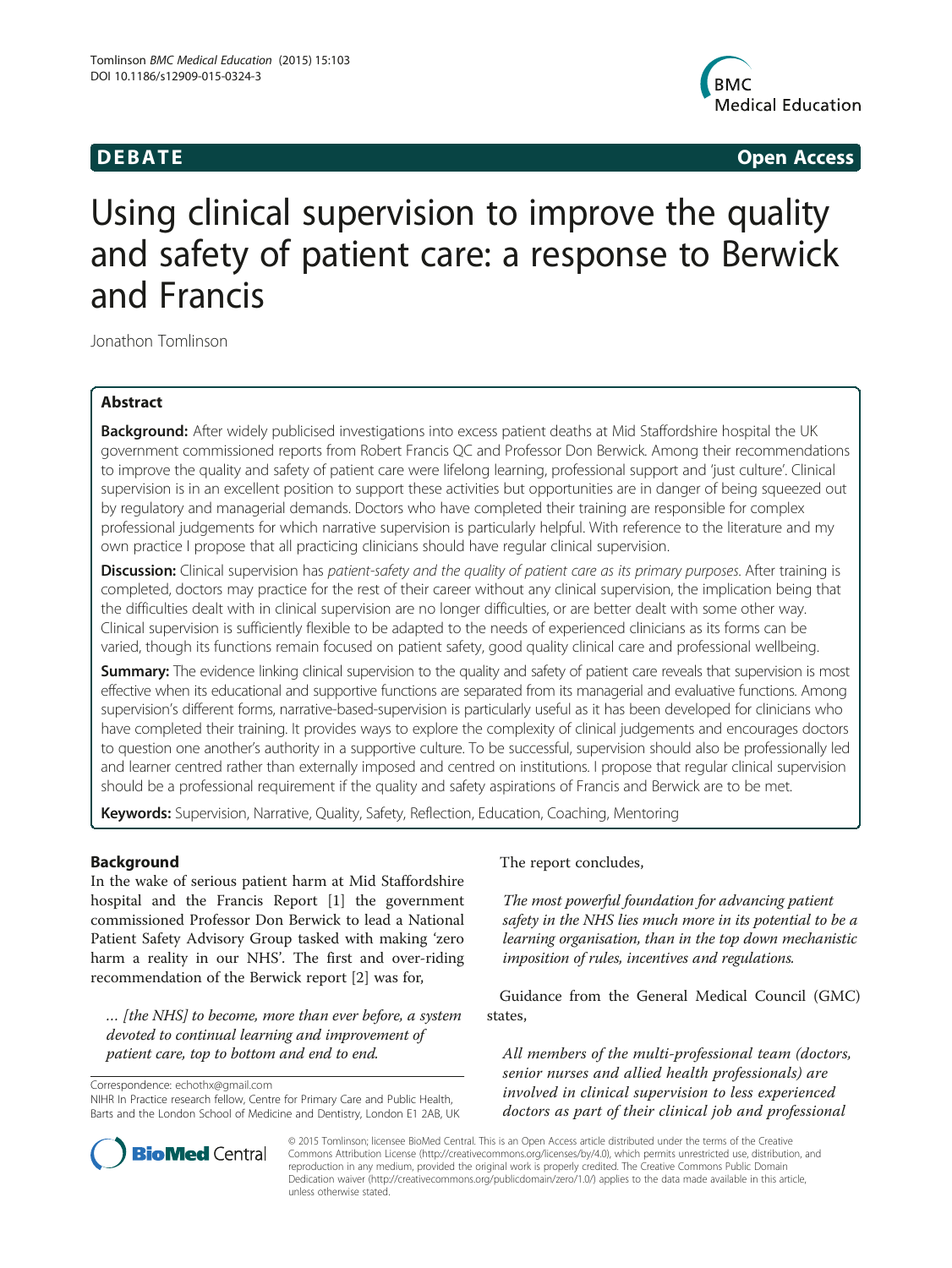duty to ensure patients receive safe and quality patient care [[3\]](#page-6-0).

The Royal College of General Practitioners (RCGP) 2014 curriculum statement is clear,

You [GPs] will also need to play a role in the personal and professional development of others through activities such as coaching, mentoring and supervision.

Healthcare professionals are continually learning when they are at work and a great deal of this learning comprises core features of clinical supervision. Francis gives a very favourable description (vol.32.57) of educational and supportive clinical supervision at St Christopher's hospice where staff had daily opportunities to train and reflect on their training together, hierarchies were flattened and role modelling encouraged.

# **Discussion**

#### A working definition of clinical supervision

If clinical supervision is to be recommended, we need some clarity about what it entails.

Because its forms are so varied, it is usually defined in terms of three functions, based on Proctor's Functional Interactive Model [[4](#page-6-0)]: normative (managerial), formative (educational) and restorative (supportive). Milne [\[5\]](#page-6-0) proposed a fourth, evaluative function and claimed that clinical supervision without evaluation was coaching or mentoring.

In contrast to Milne, the independent regulator of health and social care services in England, the Care Quality Commission (CQC) [[6\]](#page-6-0) claims that clinical and professional supervision do not include an evaluative component, being separate from managerial supervision, which is about monitoring and appraising the performance of staff. The reference guides for postgraduate specialist and general practice training in the UK do not define clinical supervision, but describe its functions in terms of overseeing clinical work, providing constructive feedback, and teaching the need for safer practice and better patient care [\[7,8](#page-6-0)]. The Association of Medical Educators (AoME) Guidance for Deaneries on which the GMC guidance for recognition and approval of trainers draws on, also describes its functions, stating that clinical supervisors are responsible for, 1. Ensuring safe and effective patient care through training, 2. Establishing and maintaining an environment for learning, 3. Teaching and facilitating learning, 4. Enhancing and learning through assessment and 5. Continuing professional development as an educator [[9\]](#page-6-0).

Kilminster et al. [\[10](#page-6-0)] defined clinical supervision in the context of trainees in 2007, but their definition from 2000 refers to doctors rather than trainees,

 $[We define clinical supervision as]$  The provision of monitoring, guidance and feedback on matters of personal, professional and educational development in the context of the doctor's care of patients. This would include the ability to anticipate a doctor's strengths and weaknesses in particular clinical situations in order to maximize patient safety [\[11](#page-6-0)].

They do not explain why they later replaced 'doctors' with 'trainees' but it may be an acknowledgment that consultants and GPs tend not to have any supervision. The GMC includes a section on maintaining performance under the Duties of a Doctor, stating, you should be willing to find and take part in structured support opportunities offered by your employer or contracting body (for example mentoring). And, You must make sure that all staff you manage have appropriate supervision [[12](#page-6-0)].

'Narrative based supervision', also called 'Conversations Inviting Change' shares the same dialogic questioning that characterises narrative based medicine from which it was developed [[13,14\]](#page-6-0). The story, told by the patient or supervisee, is re-created and re-interpreted by the questions asked by the listener – doctor or supervisor, and in so doing, underlying assumptions and interpretations are challenged [\[15,16\]](#page-6-0). Many forms of supervision share narrative-based supervision's questioning to different extents [\[17,18\]](#page-6-0). Informal conversations between colleagues, over coffee or in a corridor, may be little more than friendly words of advice. If it is supervision that is wanted or being offered, then this should be made explicit, because it will be a different kind of more serious, questioning conversation. Undrill warns that even if these conversations take on a supervisory nature, they are no substitute for properly contracted, regular supervision [\[17\]](#page-6-0).

What all these descriptions, definitions and guidelines have in common is that clinical supervision is a questioning learning activity that is focussed on clinical work, involves clinicians teaching one-another and is collaborative, benefitting both supervisors and supervisees. It is also usually on-going, allowing relationships to develop, and reflective, nurturing insight and critical thinking, and supportive, building resilience and wellbeing.

## Appraisal and revalidation

For NHS consultants and GPs who have completed their training, an annual appraisal which forms the basis of evidence for revalidation may be their only experience of supervision [\[19\]](#page-6-0). Appraisals are an aspect of Clinical Governance which focuses on individuals rather than organisational or system level factors.

For GPs, an online appraisal form has to be completed before a one-to-one meeting which lasts 3–5 hours. Most of the appraisal form is focussed on supervision's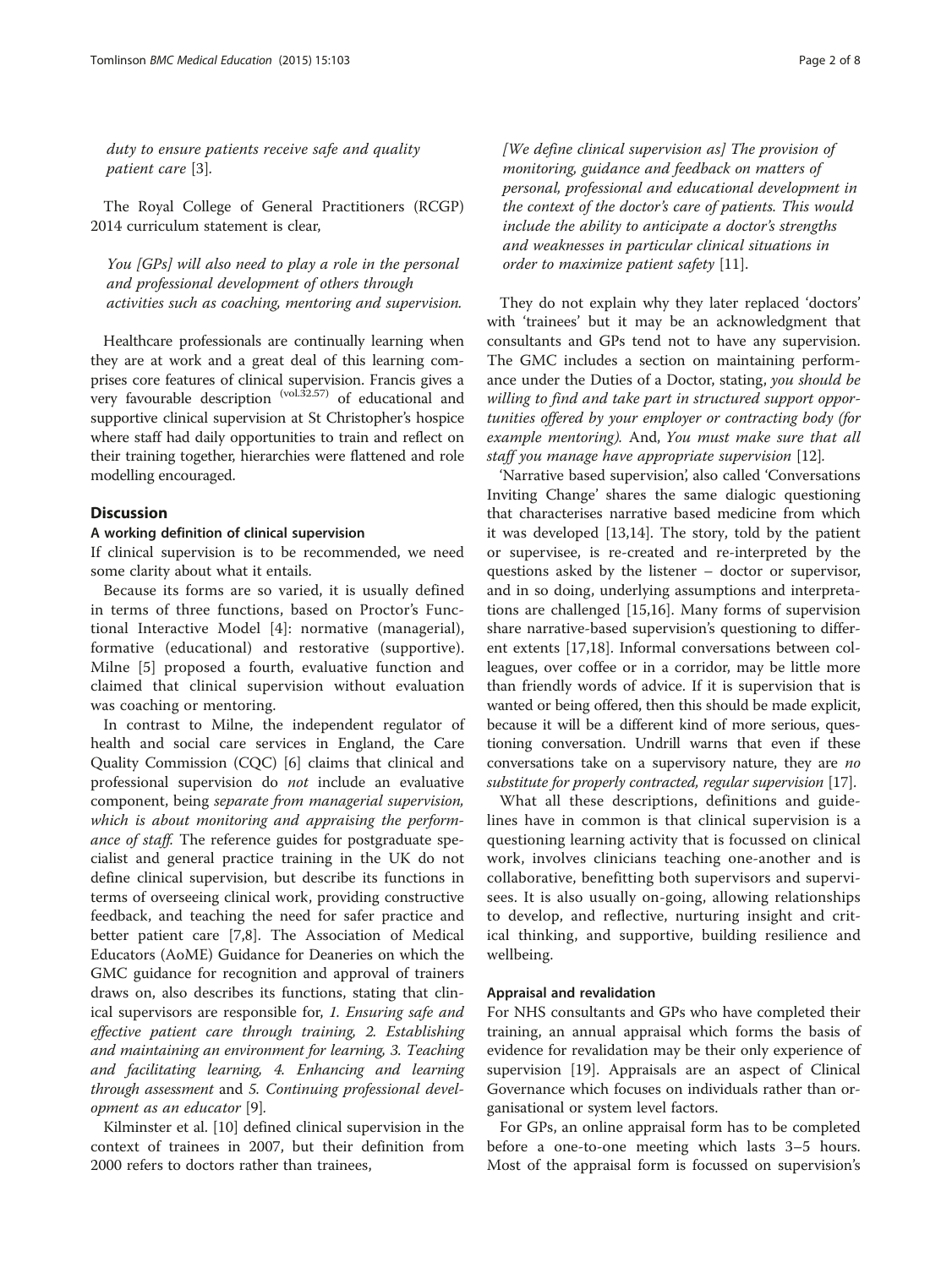managerial function, requiring the assessment of evidence which includes written reflection. This concept of reflection as a solitary activity that is attained and assessed is perhaps a consequence of appraisal's evaluative emphasis. It is in contrast to the way reflection was developed in medical education as a dialogical activity and a process of discovery [\[20](#page-7-0)]. When reflection is mandated and evaluated, the events are not necessarily those that matter because important issues of clinical and ethical uncertainty that expose the doctor's vulnerability are less likely to be explored. By contrast, for example, in Schwartz rounds cases are often chosen for presentation because they reveal emotional difficulty, clinical uncertainty or professional vulnerability. A case is presented, often by more senior professionals to an audience that can include peers, but can include any professional involved in the case, and a discussion about the emotional and relational content is facilitated. Feedback from junior doctors has been that this form of discussion-based, un-assessed reflection is far more valuable than the private, assessed reflection they had been forced to do before. (personal communication with Jocelyn Cornwell, Point of Care Foundation)

GPs' concerns that the educational and supportive functions which they wanted in appraisals would be squeezed out by the managerial and evaluative functions required by revalidation have persisted from 2003 when they were introduced [[21-23\]](#page-7-0). These are also common complaints among nurses and social workers [[24](#page-7-0),[25](#page-7-0)]. A recent review paper about clinical supervision recommends that management and evaluation are kept separate from supervision's other roles [\[24](#page-7-0)]. Combining assessment with support leaves doctors in a position of wanting to show off their strengths on which they can be assessed, but not wanting to reveal their weaknesses with which they need support, out of fear that these will be held against them. Doctors who are mentally unwell or ashamed are especially reluctant to discuss their difficulties [\[26,27](#page-7-0)].

Killminster et al. emphasise that supervision may only be effective when supervisees control the products of supervision [[10\]](#page-6-0). Lacking any other formal time for professional development and support, it is unsurprising that some doctors do find appraisals valuable, but others are intimidated and/ or view it as a bureaucratic and ineffective attempt to spot poor practice and the two viewpoints cannot easily be reconciled [\[23,28,29\]](#page-7-0). Appraisals may assess whether clinical supervision has taken place, but do not in themselves allow timely education and support around issues of quality and safety as they arise and cannot substitute for regular clinical supervision. We are required to supplement appraisals with feedback about our colleagues' clinical judgement and attitudes to patients in order for them to be revalidated, but because

we so rarely observe them in practice our judgement may be little more than an expression of how much we like or respect them. A good doctor working as a locum in different practices or within in a dysfunctional team may therefore struggle to be revalidated.

US surgeon and writer, Atul Gawande who is giving this year's Reith Lectures gave a powerful example of how the most experienced doctors can benefit from coaching in the same way as professional sportsmen and women do [[30\]](#page-7-0). Gawande, an experienced surgeon, was used to operating independently, without supervision, but invited a respected colleague to watch him perform a routine operation. His colleague made several critical observations that made Gawande realise that unless supervision is required or actively solicited, opportunities to improve the quality and safety of patient care will be missed.

Example of one to one, peer supervision. B., a salaried GP in our practice, and I recently observed each other during a surgery. We have both had training in clinical supervision and prepared by spending an hour discussing issues of power in the supervisory relationship and identifying areas in the consultation that we wanted to give particular attention to. All the patients were warned before-hand that another doctor would be watching the surgery. We watched each other for the duration of a four hour surgery with about twenty appointments each. Issues that we both identified included different ways we used IT, the language we used to introduce ourselves and give reassurance to patients and the different ways we responded to patient cues. Working in isolation, we realised that we rarely articulate the uncertainty that characterises so much of our work. The limits to how much we can tolerate vary not only due to our knowledge but our emotional resilience. The support we gained from having a colleague with us meant that for both of us there were patients who might otherwise have been referred for a hospital specialist opinion or an 'unnecessary' investigation. B had asked me to watch for how she concluded consultations, as she was concerned that her patients were coming frequently for reassurance and she was often running late. We were able to identify examples where, in trying to reassure patients she was explaining details for her own reassurance rather than responding to patient cues and giving them confidence to manage safely themselves. Watching me, she noticed an occasion where I colluded with a patient's interpretation about her symptoms being caused by her housing situation. She challenged my approach, helping me to think about other ways of consulting that could maintain a delicate therapeutic relationship whilst challenging patients.We both found the experience so useful that we have agreed to repeat it in future using our study leave allowance to make time.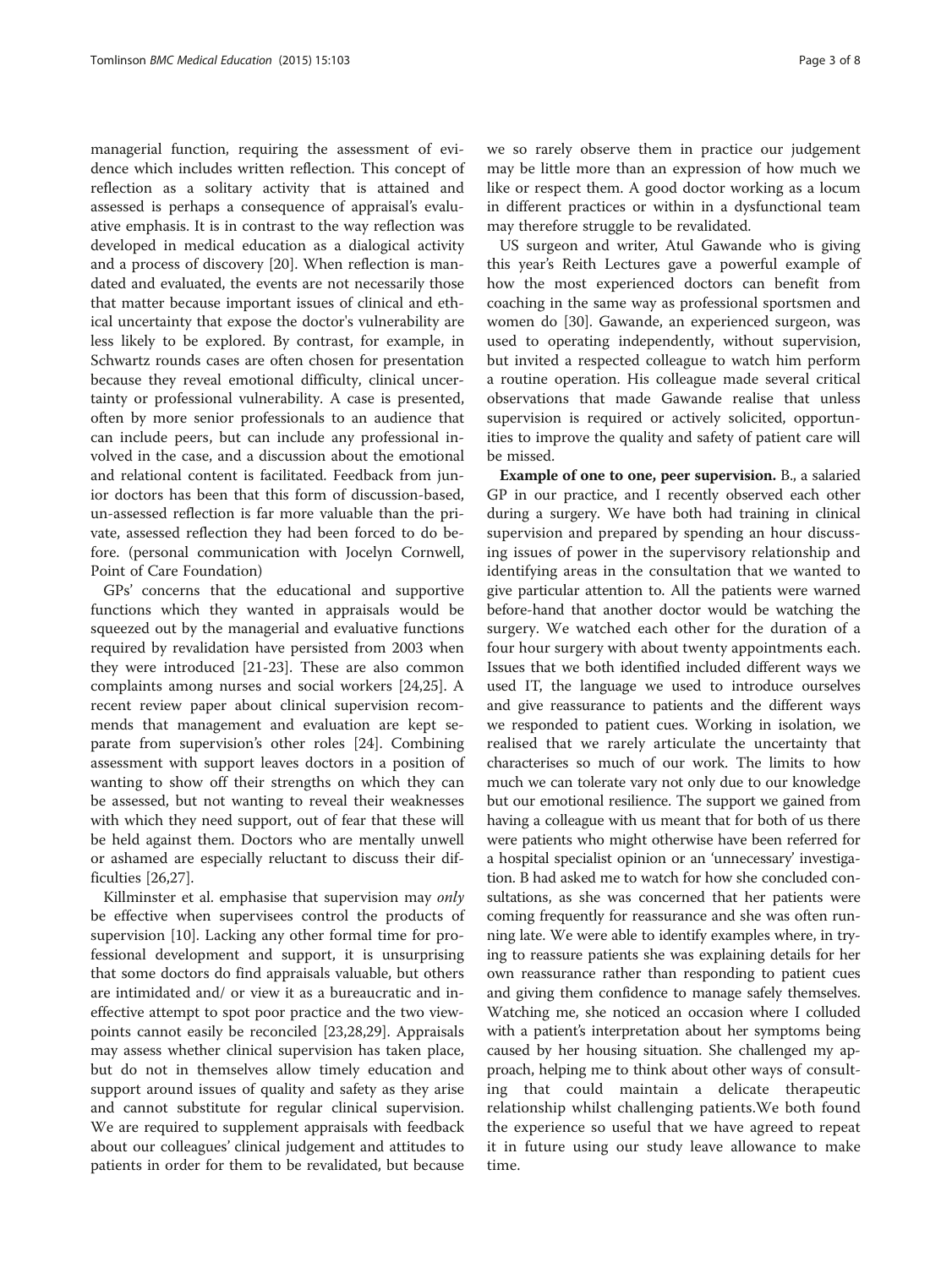#### Narrative supervision and patient safety

The most powerful and influential aspects of the Francis Enquiry into Mid Staffordshire hospital were the patient and relative narratives which were quoted throughout the report. Robert Francis QC who chaired the inquiry noted their importance [[31](#page-7-0)],

"I heard so many stories of shocking care," he said. "They were people who entered Stafford hospital and rightly expected to be well cared for and treated. Instead, many suffered horrific experiences that will haunt them and their loved ones for the rest of their lives."

One of his recommendations (Vol.3 rec. no. 40) was that greater attention be paid to the narrative contained in complaints data.

Analysing narratives is already an established part of patient-safety investigations. For example, the analysis of different narratives from the professionals involved in a routine operation when airline pilot Martin Bromiley's wife died in 2005 revealed the problems in communication that led to her death [[32](#page-7-0)]. Bromiley founded the Clinical Human Factors Group in 2007 and its key message is the importance of listening to and sharing eachothers' narratives within a 'just culture' [[33\]](#page-7-0). In a video of him teaching doctors and nurses, he talks about those who were involved in his wife's death,

"You will be pleased to know that they all returned to work… and that is exactly what I wanted. They can spread those very personal lessons on to their colleagues and all of them will be much better clinicians as a result of what happened, of that there's no doubt." [\[34\]](#page-7-0)

Francis and Berwick both emphasise the importance of a 'just culture'. A 'just culture' is one in which means that members are encouraged to report concerns about safety without fear of blame [[35\]](#page-7-0). Francis quoted Sir Liam Donaldson (vol.3,20.97)

Honest failure is something that needs to be protected otherwise people will continue to live in fear, will not admit their mistakes and the knowledge to prevent serious harm will be buried with the patient.

The Berwick report begins,

'Abandon blame as a tool, NHS staff are not to blame – in the vast majority of cases it is the systems, procedures, conditions, environment and circumstances they face that lead to patient safety problems.' [\[2\]](#page-6-0)

Doctors have a deep-rooted attachment to their professional identity so that when mistakes are made, they feel depressed, guilty and ashamed and are afraid of repercussions [\[36](#page-7-0)-[38](#page-7-0)]. A large study into culture and safety in the NHS concluded that patient safety depended on staff feeling supported [[39](#page-7-0)]. Unsurprisingly therefore, when staff are afraid of blame, many errors in healthcare go unreported, further illustrating the conflict between supervision's educational and supportive functions and its managerial and evaluative functions. Although just one of a wide range of patient-safety measures, narrative supervision helps create a safer culture in which difficulties are discussed, questions asked and hierarchies flattened. It is especially suited to the reflective practice necessary to help work though complex problems which combine ethical, personal and institutional issues [\[39-41](#page-7-0)].

# Cultural change and clinical supervision

The theme of Chapter 20 of Francis' report concerns 'culture' and how it can be changed. Culture is a social construct that comprises shared values, assumptions and learning, it is both resilient and in constant flux. Hafferty, Emmerich and Sinclair have all shown that culture, as expressed by doctors' attitudes, is strongly influenced by the nature of the relationships and rituals they experience at medical school and in practice, the so-called hidden curriculum [[42](#page-7-0)-[44](#page-7-0)]. One of the Francis' more controversial recommendations, number 185, Focus on the Culture of Caring is,

Selection of recruits to the profession who evidence the:

- Possession of the appropriate values, attitudes and behaviours;
- Ability and motivation to enable them to put the welfare of others above their own interests

Responding to hypothesis that this is both possible and can be sustained beyond the process of recruitment, nursing Professor Jill Maben finds little evidence of either. Instead she shows the vast majority of nurses enter the profession with ideals of altruism and a desire to make a difference, but these were lost, often within months of qualification, as their ideals become compromised or crushed, frequently due to excessive workload combined with a lack of structural and personal support [[45,46\]](#page-7-0). This was acknowledged by Berwick, who said,

NHS staff are not to blame – in the vast majority of cases it is the systems, procedures, conditions, environment and constraints they face that lead to patient safety problems.

Alongside better systems, supportive supervision can play a role in creating a safe, supportive culture. Because narrative supervision depends on the quality of the questioning, rather than clinical knowledge or experience,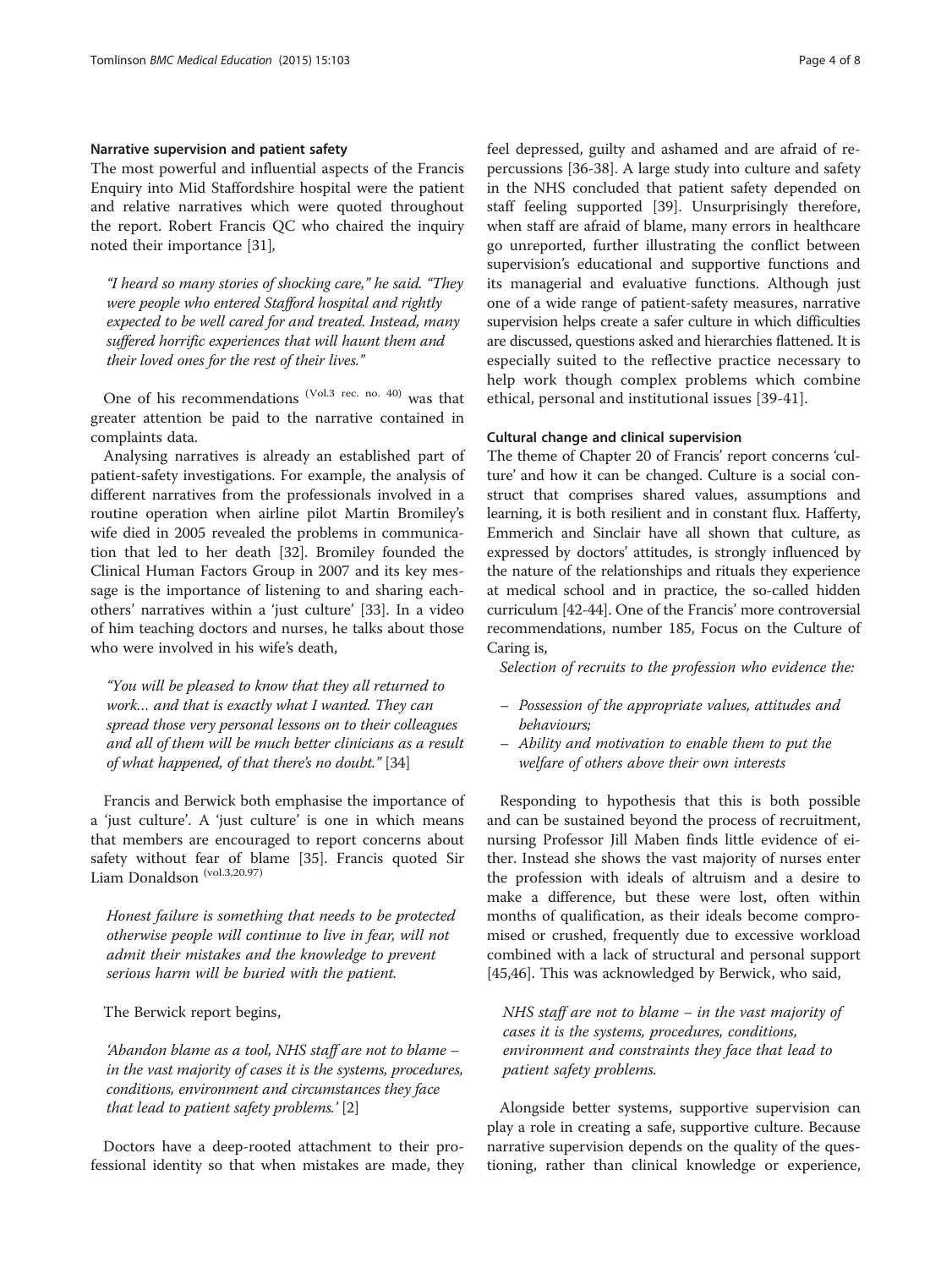senior clinicians can act as supervisees as in Schwartz rounds and one to one, peer supervision as described above. They can model uncertainty, ethical difficulty, emotional impact, the desire to learn from others and a willingness to be questioned [[17](#page-6-0)]. Less senior doctors can develop the skills and confidence to ask their senior colleagues difficult questions. The more they do this the more likely it is to become habitual. This helps to explain why narrative supervision for Launer, is part of a wider project to bring about cultural change in medicine [\[14](#page-6-0)]. Role modelling is an important influence of culture. Medical students' concepts of a 'good doctor' and is often challenged by the negative role models they witness in practice [[47](#page-7-0)]. Role models can support or hinder learning about professionalism, patient centred care and empathy [\[48,49](#page-7-0)]. Positive role models are good teachers who pay attention to the doctorpatient relationship and concern for the psychological and social aspects of disease [\[50](#page-7-0)].

Francis notes that a shared positive culture requires, amongst other things, the empowerment of front-line staff with responsibility and freedom to deliver safe care. Berggren and Severinsson showed that clinical supervision empowered nurses to take responsibility for their decisions, support patients and reflect on difficult cases [[51\]](#page-7-0). In this study, clinical supervision was carried out in groups of four or five nurses for an hour and a half each week, was learner centred, educational and supportive. It had no evaluative or managerial functions. Similar studies involving other healthcare professionals, in which the precise nature of the supervisory process was detailed would be very useful.

Coping with the complexity of clinical practice requires not just competency but capability, the ability – throughout one's career - to adapt to change, generate new knowledge and continuously improve performance [[52\]](#page-7-0). Capability places greater emphasis on understanding problems than 'check-list' approaches which are useful only once the problem has been understood. Knowing what could be done in a clinical situation can be expressed as guidelines and protocols, but making a decision about what should be done requires doctors to understand and take into account unique contexts such as patient values and ethical implications. Values based care can help with this, by integrating patient and professional values with medical evidence [\[53](#page-7-0)]. But values need to be explored and the careful, circular questioning that characterises narrative-supervision is ideal for this. Ethically informed, context-dependent clinical decision making is often stressful and questioning can reveal more, rather than less uncertainty as perhaps contradictory contextual factors are bought in to play [[54,55\]](#page-7-0).

Educating for capability and clinical judgement requires more shared learning, feedback, reflection and

mentoring for which narrative-based clinical supervision is ideally suited [[56](#page-7-0)].

# Resilience and burnout

Clinical supervision helps doctors connect with their peers and develop self-awareness and insight such as has been found lacking in doctors referred to the GMC with fitness to practice concerns [[57\]](#page-7-0). A series of articles [[58-60](#page-7-0)] about the treatment of Doctors who have been referred to the General Medical Council (GMC) is very critical about the lack of support. Clinical supervision has a potential role in both preventing problems and in helping doctors who have been referred and is a requirement for all doctors referred to the Practitioner Health Programme for doctors or dentists with mental health or addiction concerns [\[61](#page-7-0)].

In discussing the complexity of good supervision, Launer asks, rhetorically, Why shouldn't we conceptualise supervision in medicine as primarily therapeutic in its purpose – not just for the supervisee, but also for the supervisor and hopefully for the patients? He is careful to state that supervision is not therapy, but there is no clear line where our need for supportive supervision ends and our need for psychotherapy begins [\[62\]](#page-7-0). As a supervisor I have helped supervisees who are struggling with serious and upsetting patient complaints, seriously ill relatives, personal illnesses and serious clinical errors, all of which can trigger the kind of breakdown that leads one to seek professional help. Clinical supervision has been shown to reduce burnout and compassion fatigue in GPs and increase engagement and empowerment in hospital doctors [\[63-65](#page-7-0)]. As a supervisee, particularly one with a responsibility for dealing with patient complaints at my practice, I have found supervision from my peers highly supportive.

Example of Balint group supervision with experienced GPs. I meet with a group of six GPs every three weeks for three hours on a Sunday evening. We have been meeting for the last 13 years. Many GPs attend similar groups, but they are not required to do so, and they may meet for educational or other activities that are not supervisory. Every second meeting we discuss clinical cases using narrative supervisory techniques and approximately every sixth session we use Balint Group techniques to discuss difficult cases. A Balint Group is ideal for a group setting because the supervisor is the group. The GP bringing a case for a Balint Group presents the case to their colleagues, explaining the context and their difficulties and the areas they want help with. The other members of the group are given a few minutes to ask questions to ensure they have enough information to discuss the case. The GP who presented the case then sits back from the conversation and the other doctors discuss the case without them contributing or interrupting, though they are allowed to listen to the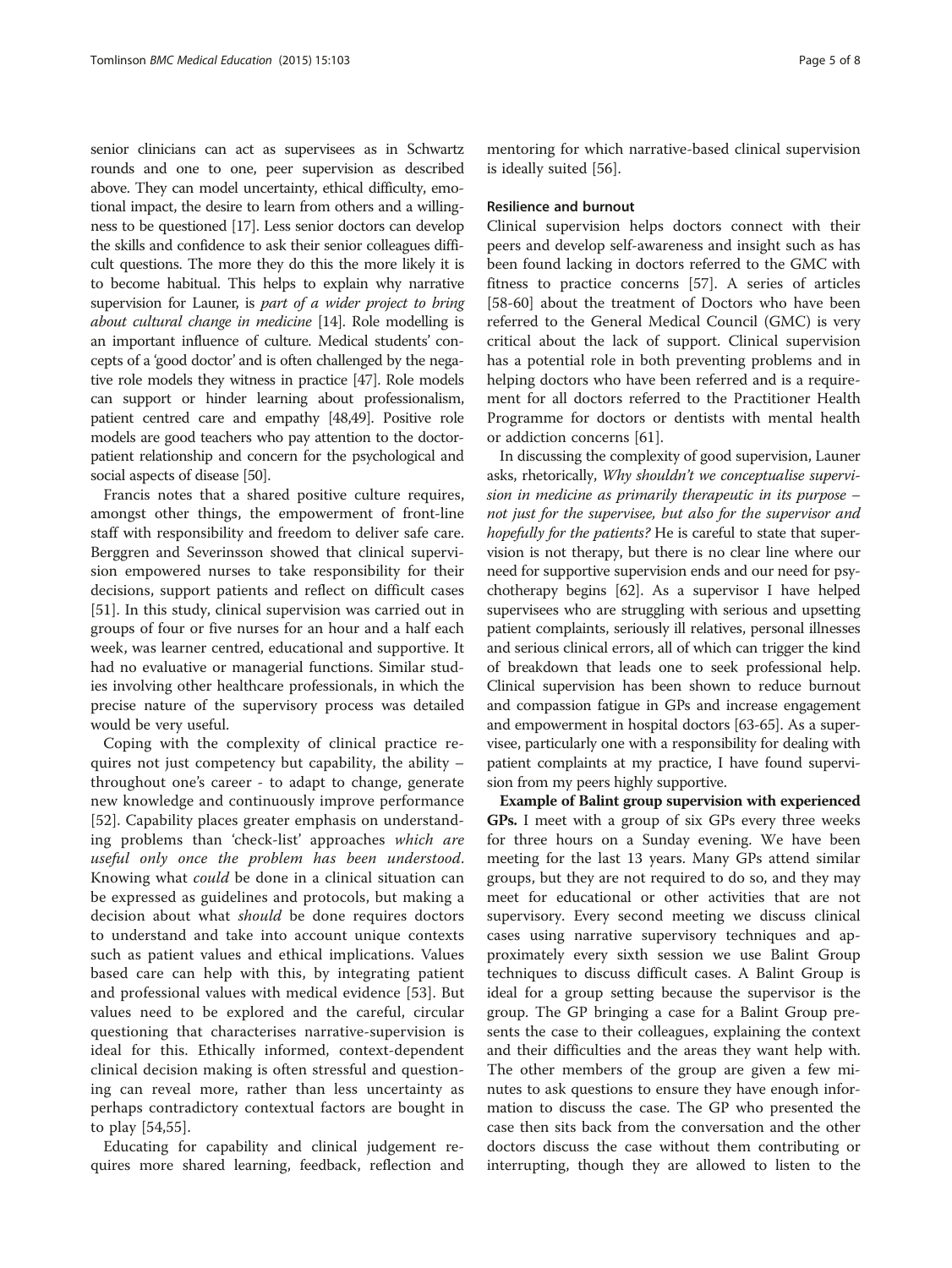discussion. The group may have a leader/ facilitator but over years of experience we do not feel the need to have one. We discuss our reactions to the case, how it made us feel, what we might have felt if we were the doctor or the patient and we explore different aspects of the relationship between the doctor and their patient. The emphasis is on the nature of the relationships rather than on clinical knowledge. After the discussion has continued for about twenty minutes the doctor who presented is invited back into the group to respond to the discussion. Almost always the group identifies emotions or contextual factors that were impacting on the case in ways that had not been identified that help explain why the case is causing problems. We may identify important gaps in our knowledge about the patient that might help. Because a Balint group is focused on relationships, it can help support relationship-based, patient-focused care that characterises general practice [[66](#page-7-0)]. The group is very supportive for its members which adds to limited evidence to show that it can reduce burnout [[67](#page-7-0)].

The poor nursing care of elderly patients with dementia was one of the main concerns at Mid Staffs. Whilst supervision cannot substitute for adequate staffing levels or the failure at an organisational level to solicit feedback and respond to concerns, there is evidence that it helps to improve care and reduce professional burnout when nurses are caring for elderly demented patients [[68\]](#page-7-0). Healthcare, especially for nurses is 'emotional labour' [\[69](#page-7-0)] as Iona Heath notes in her review of Intelligent Kindness,

It is easy to forget the appalling nature of some of the jobs carried out by NHS staff day in, day out—the damage, the pain, the mess they encounter, the sheer stench of diseased human flesh and its waste products [\[70](#page-7-0)].

Schwartz rounds, described above have been shown to reduce professional isolation and have a positive effect on patient care and organisational culture [[71\]](#page-7-0). A large new study of their effects in the NHS is underway.

# Supervision for all, the problems of access and acceptability

Supervision is not compulsory for doctors after they have finished their training, so that they might spend forty years or more without having any supervision other than their annual appraisal. In my own GP surgery all the salaried doctors are offered and accept an hour of clinical supervision a month with one of the partners, and I am now receiving supervision myself. I also teach the salaried doctors and medical students how to develop their own supervisory skills. All the members of our practice clinical team meet once a week for two hours and part of the meeting is set aside to provide

supervision for clinicians with difficult cases. We provide paid, protected time to do this. I know many GPs who do not have this level of supervision but wish that they did. Access to supervision depends on both the willingness of the institution – GP surgery or hospital and the motivation of the individual for it to happen. Almost all of the literature I have referred to notes the importance of protected time if clinical supervision is to happen as the experience of many of my colleagues is that time for supervision is often squeezed out by administrative and regulatory bureaucracy. Francis<sup>(vol.3p,1754)</sup> says, it is imperative that … there is time provided for organisations to learn, focus and improve … A supervision contract, venue, agenda, and feedback mechanisms are all important to ensure supervision takes place [[24\]](#page-7-0). Most supervision is undertaken face to face, but digital technology including Skype and Facetime can be useful in remote areas. Secure social media including Facebook and Wikispaces can be used for both synchronous and asynchronous supervisory activities, though supervisees generally prefer face to face activities [[24](#page-7-0)].

Supervisory skills cannot be taken for granted by virtue of experience and training is necessary to ensure that supervisors are skilled and that there are enough of them for every doctor to benefit for the duration of their career.

# Acceptability

Even if we solve the problem of access, for some doctors, needing to have clinical supervision is thought to be a sign of weakness [\[59](#page-7-0)]. Others view private reflection, for example writing a diary or blog or reading literature as more effective. The risks of solitary reflection are that it is either excessively or insufficiently self-critical as McIntyre and Propper stated in 1983,

We must recognise that self-criticism is best but that criticism by others is necessary and especially valuable if they approach problems from a different background. We must therefore learn to accept gracefully, and even gratefully, criticism from those who draw our attention to our errors [[72](#page-7-0)].

If clinical supervision is to be made more acceptable, we need to be sure what we mean by it. The evidence I have presented, overwhelmingly supports supervision which is professionally led, learner-centred, educational and supportive. Narrative supervision is particularly suited to more experienced clinicians. Supervision that is externally imposed, institution-centred, managerial and evaluative is less likely to be acceptable or successful [[24\]](#page-7-0). Evidence about its benefits aligned with professionals' intrinsic motivation such as patient safety, clinical competence, good communication, good teaching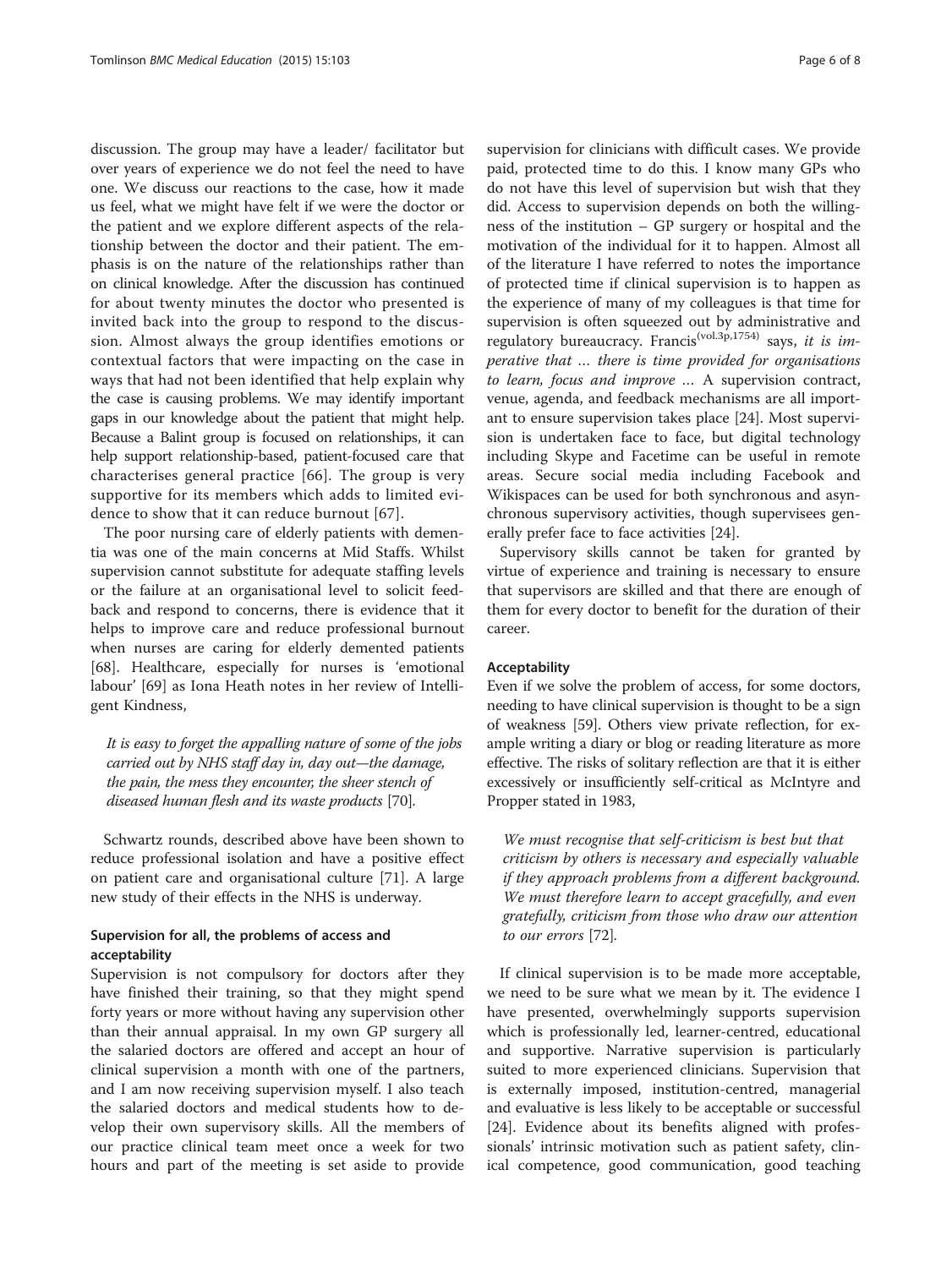<span id="page-6-0"></span>and respect for colleagues and patients will all help improve acceptability [\[47](#page-7-0)].

# Limitations

Clinical supervision is that part of good clinical governance that applies to individuals and small groups and cannot satisfy Berwick and Francis' organisational or system-level recommendations. Whilst necessary, it is not sufficient for patient safety, quality care and professional wellbeing. Evidence of its benefits comes from medical, nursing and other professions and it is not clear to what extent it can be applied across disciplines. It has been studied mostly in relation to trainees, but much less with regard to consultants and GPs. Because its forms and outcomes are so varied, studies are very difficult to compare. Some studies, such as those I have discussed in relation to safety and resilience look at the effects of interventions that can be described as clinical supervision even though the authors have not used that term. Many studies are very small, there are very few about narrative supervision and very few have been repeated. Further research should describe the techniques that are used in different forms of supervision, for example, the contribution of narrative supervision to Schwartz-rounds. It would be helpful to have more studies look at the impact of supervision on organisational culture. Action research shares some of the principles of clinical supervision including an emphasis on relationships and time for reflection at the organisational level and has potential to improve engagement where clinical supervision may reinforce a sense of powerlessness and disengagement [[73](#page-7-0)].

Some doctors will resent the emphasis on their own behaviour rather than structural or organisational factors, such as a lack of staffing, poor management and organisational upheaval. It can only go so far without manageable workloads, managerial expertise and political competence.

# Summary

Clinical supervision, especially when it is professionally led, learner-centred, educational and supportive, has the potential go a long way to fulfilling many of the recommendations of the Francis and Berwick reports. In particular it fosters a culture that is educational, selfcritical, outward-looking and patient-focussed, centred on patient safety and quality care. Narrative supervision is especially suited to creating an open, questioning, supportive culture. The challenges are to separate out its educational and supportive functions while improving access and acceptability so that it is taken up by every doctor for the duration of their career. These challenges are significant but certainly not insurmountable and the evidence strongly supports this goal.

#### Competing interests

The author(s) declares that he has no competing interests.

#### Author's contributions

JT is the sole author.

## Author's information

JT is a GP at the Lawson Practice, London N1 5HZ and a NIHR In Practice research fellow at the Centre for Primary Care and Public Health, Barts and the London School of Medicine and Dentistry, London E1 2AB. His research interest is moral development in medical education and clinical practice. He writes about the relationships between doctors, patients and health policy at <https://abetternhs.wordpress.com> and on Twitter @mellojonny.

#### Acknowledgments

I would like to thank Deborah Swinglehurst and John Launer for comments and support and Trish Greenhalgh for guidance.

#### Received: 10 September 2014 Accepted: 24 February 2015 Published online: 11 June 2015

#### References

- 1. Francis R. Report of the Mid Staffordshire NHS Foundation Trust Public Inquiry. Volume 2013. The Stationery Office. 2013:11–4.
- 2. Berwick. A Promise to Learn a Commitment to Act Improving the Safety of Patients in England. 2013(August).
- 3. GMC. Recognition and approval of trainers. 2012. [http://www.gmc-uk.org/](http://www.gmc-uk.org/education/10264.asp) [education/10264.asp.](http://www.gmc-uk.org/education/10264.asp) Accessed 03 March 2015.
- 4. Proctor's Functional Interactive Model. NMAHP Supervision: Supporting Learning Environments [\[http://www.knowledge.scot.nhs.uk/nmahpsupervision/](http://www.knowledge.scot.nhs.uk/nmahpsupervision/participation/models-of-supervision/theoretical-models/proctor%27s-functional-interactive-model.aspx) [participation/models-of-supervision/theoretical-models/proctor%27s-functional](http://www.knowledge.scot.nhs.uk/nmahpsupervision/participation/models-of-supervision/theoretical-models/proctor%27s-functional-interactive-model.aspx)[interactive-model.aspx](http://www.knowledge.scot.nhs.uk/nmahpsupervision/participation/models-of-supervision/theoretical-models/proctor%27s-functional-interactive-model.aspx)] Accessed 03 March 2015.
- 5. Milne D. An empirical definition of clinical supervision. Br J Clin Psychol. 2007;46(Pt 4):437–47.
- 6. Supporting information and guidance: Supporting effective clinical supervision [[http://www.cqc.org.uk/sites/default/files/documents/20130625\\_800734\\_v1\\_](http://www.cqc.org.uk/sites/default/files/documents/20130625_800734_v1_00_supporting_information-effective_clinical_supervision_for_publication.pdf) [00\\_supporting\\_information-effective\\_clinical\\_supervision\\_for\\_publication.pdf](http://www.cqc.org.uk/sites/default/files/documents/20130625_800734_v1_00_supporting_information-effective_clinical_supervision_for_publication.pdf)] Accessed 03 March 2015.
- 7. A Reference Guide for Postgraduate Speciality Training in the UK [<https://specialtytraining.hee.nhs.uk/news/the-gold-guide/>] Accessed 03 March 2015.
- 8. RCGP The Core Curriculum Statement. Being a General Practitioner 2012. [\[http://www.rcgp.org.uk/training-exams/~/media/Files/GP-training-and-exams/](http://www.rcgp.org.uk/training-exams/~/media/Files/GP-training-and-exams/Curriculum-2012/RCGP-Curriculum-1-Being-a-GP.ashx) [Curriculum-2012/RCGP-Curriculum-1-Being-a-GP.ashx](http://www.rcgp.org.uk/training-exams/~/media/Files/GP-training-and-exams/Curriculum-2012/RCGP-Curriculum-1-Being-a-GP.ashx)] Accessed 03 March 2015.
- 9. A Framework for the Professional Development of Postgraduate Medical Supervisors Nov. 2010 [\[http://www.medicaleducators.org/index.cfm/](http://www.medicaleducators.org/index.cfm/linkservid/C575BBE4-F39B-4267-31A42C8B64F0D3DE/showMeta/0/) [linkservid/C575BBE4-F39B-4267-31A42C8B64F0D3DE/showMeta/0/\]](http://www.medicaleducators.org/index.cfm/linkservid/C575BBE4-F39B-4267-31A42C8B64F0D3DE/showMeta/0/) Accessed 03 March 2015.
- 10. Kilminster S, Cottrell D, Grant J, Jolly B. AMEE guide No. 27: effective educational and clinical supervision. Med Teach. 2007;29:2–19.
- 11. Kilminster SM, Jolly BC. Effective supervision in clinical practice settings: a literature review. Med Educ. 2000;34:827–40.
- 12. Good Medical Practice (2013). General Medical Council; Updated April 2014 p. 06, 14. [http://www.gmc-uk.org/Good\\_medical\\_practice\\_\\_\\_English\\_](http://www.gmc-uk.org/Good_medical_practice___English_0414.pdf_51527435.pdf) [0414.pdf\\_51527435.pdf.](http://www.gmc-uk.org/Good_medical_practice___English_0414.pdf_51527435.pdf) Accessed 03 March 2015.
- 13. Launer J. Conversations inviting change. Postgrad Med J. 2008;84:4–5.
- 14. Greenhalgh T. What Seems to Be the Trouble?: Stories in Illness and Healthcare. Radcliffe Publishing UK; 2006.
- 15. Montgomery K. How Doctors Think : Clinical Judgment and the Practice of Medicine: Clinical Judgment and the Practice of Medicine. 1st edition. Oxford University Press USA. 2005.
- 16. Owen D, Shohet, R. Clinical Supervision In The Medical Profession: Structured Reflective Practice: Structured Reflective Practice. McGraw-Hill International; 2012.
- 17. Point of Care Foundation Schwartz Rounds [\[http://www.pointofcarefoundation.](http://www.pointofcarefoundation.org.uk/Schwartz-Rounds/) [org.uk/Schwartz-Rounds/\]](http://www.pointofcarefoundation.org.uk/Schwartz-Rounds/) Accessed 03 March 2015.
- 18. General Medical Council. GMP Framework for appraisal and revalidation Updated March 2013 [\[http://www.gmc-uk.org/doctors/revalidation/](http://www.gmc-uk.org/doctors/revalidation/revalidation_gmp_framework.asp) [revalidation\\_gmp\\_framework.asp\]](http://www.gmc-uk.org/doctors/revalidation/revalidation_gmp_framework.asp) Accessed 03 March 2015.
- 19. Charon R, Hermann MN. A Sense of Story, or Why Teach Reflective Writing? Acad Med. 2013;87:5–7.